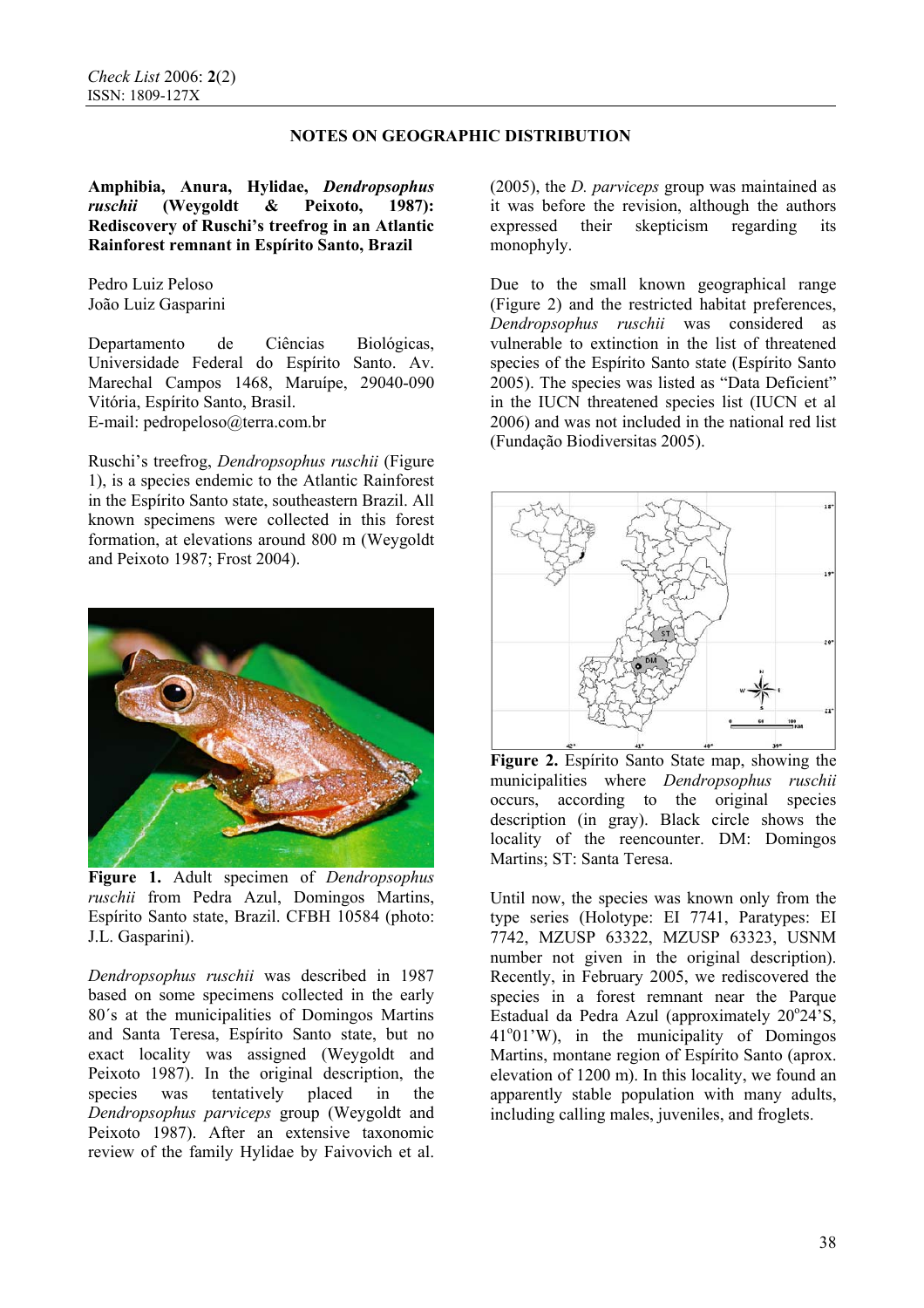## **NOTES ON GEOGRAPHIC DISTRIBUTION**

The state of Espírito Santo is entirely inserted in the Atlantic Rainforest Biome and therefore holds a great natural richness despite the high degree of degradation (Pombal-Jr et al. 2003; Ramos and Gasparini 2004). Furthermore, many forest remnants in the state were not adequately sampled yet, including areas in Domingos Martins, Santa Teresa and nearby municipalities. This new record reinforces the need of new surveys, because more populations of this species may exist in other forested areas near Pedra Azul.

As pointed by Pimenta et al. (2005), the current knowledge about amphibian diversity in Brazil is still far from the ideal and therefore the inclusion or not of species in threatened species lists should be done with extreme caution. Some specialists have used threatened species lists to evaluate changes in the status of species populations (see Possingham et al. 2002; Stuart et al. 2004). Such studies are reliable only when comprehensive data on well-studied groups are obtained and continuously updated, thus allowing robust comparisons over time and space (see revision in Possingham et al. 2002). This is not the case of Brazilian amphibians. The work by Stuart et al. (2004) prematurely reported on declining species based simply on the change of threat category in threatened species lists over the years. They reported, for example, on the decline of *Scinax heveri*, a species known only from the four type specimens (Pimenta et al. 2005). If that was true, then several other species only known from their type specimens should also be considered as rapidly declining, including *Hyophryne histrio, Paratelmatobius gaigeae, Rhamphophryne proboscidea* and *Dendropsophus ruschii*; all of them were rediscovered in the last three years (Feio et al. 2003; Dixo 2004; Zaher et al. 2005).

The inclusion of *D. ruschii* in the red list of the Espírito Santo state (Espírito Santo 2005) and the suggestion made by IUCN et al. (2006) that the species should be listed as endangered seemed to be precipitated. Furthermore, we do not consider this to be a rare species, since several individuals were seen in latter fieldtrips (September 2005 and March 2006) to the rediscovery site. We suggest the maintenance of the species in the Data Deficient category until more accurate

information about the species distribution and abundance is available.

The high number of Brazilian species only known from their type-localities (109 in the last revision made by Pimenta et al. 2005) and the high number of new species being discovered in already well explored areas (for examples see Cruz et al. 2000; Haddad and Sazima 2004; Cruz et al. 2005; Napoli 2005) illustrates the lack of knowledge regarding the actual conservation status of the Brazilian anuran fauna. Thus, new surveys, as well as studies on population ecology of anurans, are fundamental to gather more information on the conservation status of this and other frog species.

Voucher specimens were deposited at the Amphibian Collection of the Universidade Estadual Paulista, Rio Claro, São Paulo, Brazil (CFBH 10852-54).

# **Acknowledgements**

We thank Israel S. Pinto, Sabrina G. Broetto, and Silvia Pavan for the help during the fieldwork at Pedra Azul. We also thank Célio F. B. Haddad, Antônio P. Almeida, Marcelo F. Napoli, Antônio L. Peloso, and Leonora P. Costa for many comments and suggestions on the manuscript. Instituto Brasileiro do Meio Ambiente e dos Recursos Naturais Renováveis (IBAMA) issued the collection permit to J.L.G. (License number 054/05 – IBAMA/RAN, Process number 02001.002792/98-03).

### **Literature Cited**

- Cruz, C. A. G., G. M. Prado, and E. Izecksohn. 2005. Nova espécie de *Proceratophrys*  Miranda-Ribeiro, 1920 do sudeste do Brasil (Amphibia, Anura, Leptodactylidae). Arquivos do Museu Nacional 63(2): 289-295.
- Cruz, C. A. G., U. Caramaschi, and A. G. Dias. 2000. Espécie nova de *Hyla* Laurenti, 1768 do Estado do Rio de Janeiro, Brasil (Amphibia, Anura, Hylidae). Boletim do Museu Nacional N S Zoologia 434: 1-8.
- Dixo, M. 2004. Rediscovery of *Hyophryne histrio* (Anura, Microhylidae) in Atlantic Forest remnants of Bahia, northeastern Brazil. Phyllomedusa 3(1): 77-79.
- Espírito Santo. 2005. Lista Estadual da Fauna Ameaçada de Extinção. Decreto de lei